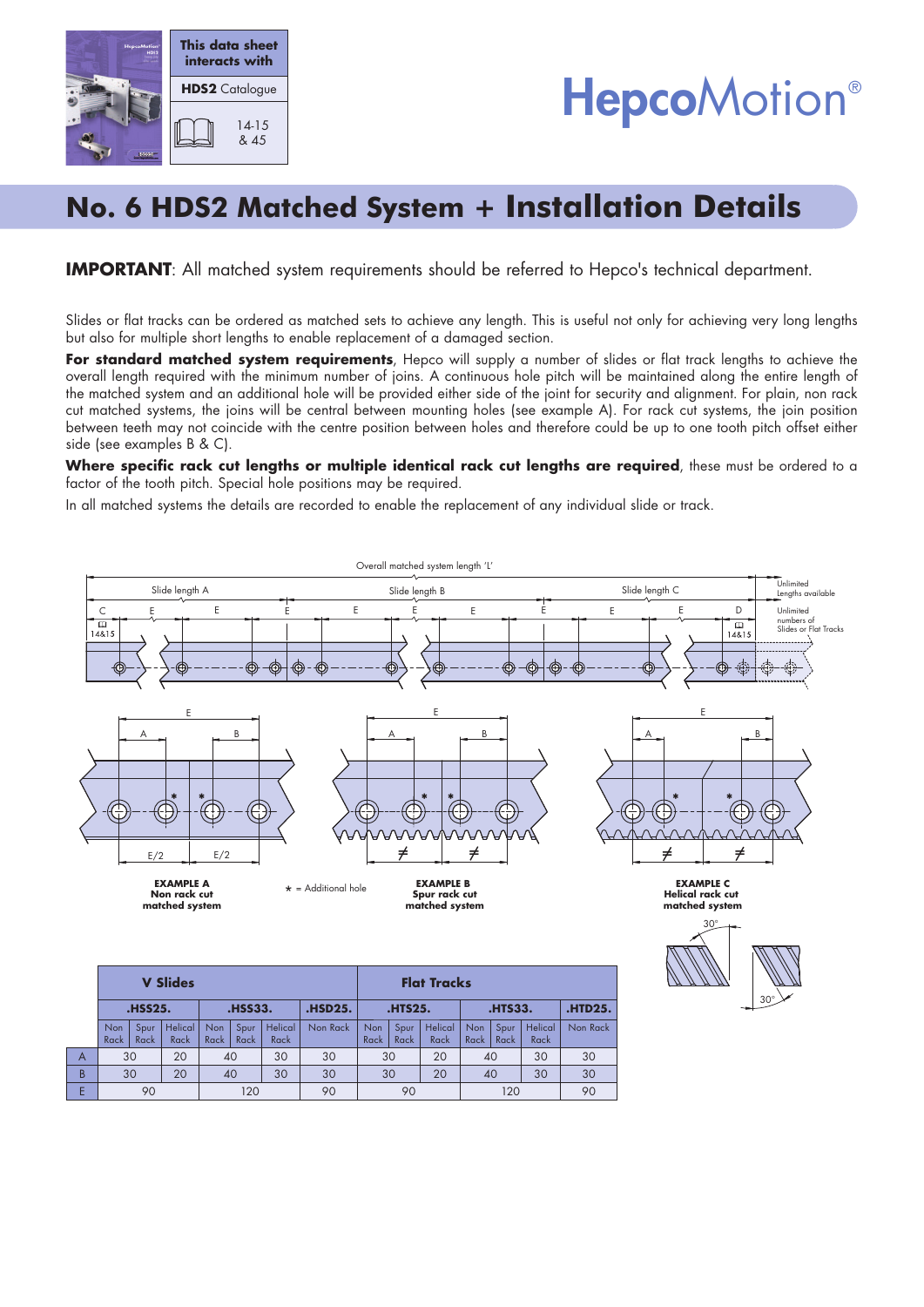### **No. 6 HDS2 Matched Systems + Installation Details**

For best running quality when using single edge slides or flat tracks in parallel, it is advisable to offset the joints so they do not coincide. It is also important to ensure that slides and tracks overlap any joints in the back plates or beams where these have been supplied in joined condition for long length requirements.



During the selection and manufacturing process, each slide or flat track joint will be identified with a letter or number that corresponds to its position within the matched set.

For example a slide with one end labelled A(1), should be assembled next to the slide with A2 one end and B <sup>3</sup> the other. Additional joins within the set will be labelled B:B, C:C, D:D and so on.

Each end with an identifying letter will be butted together, as shown below with joint B:B.

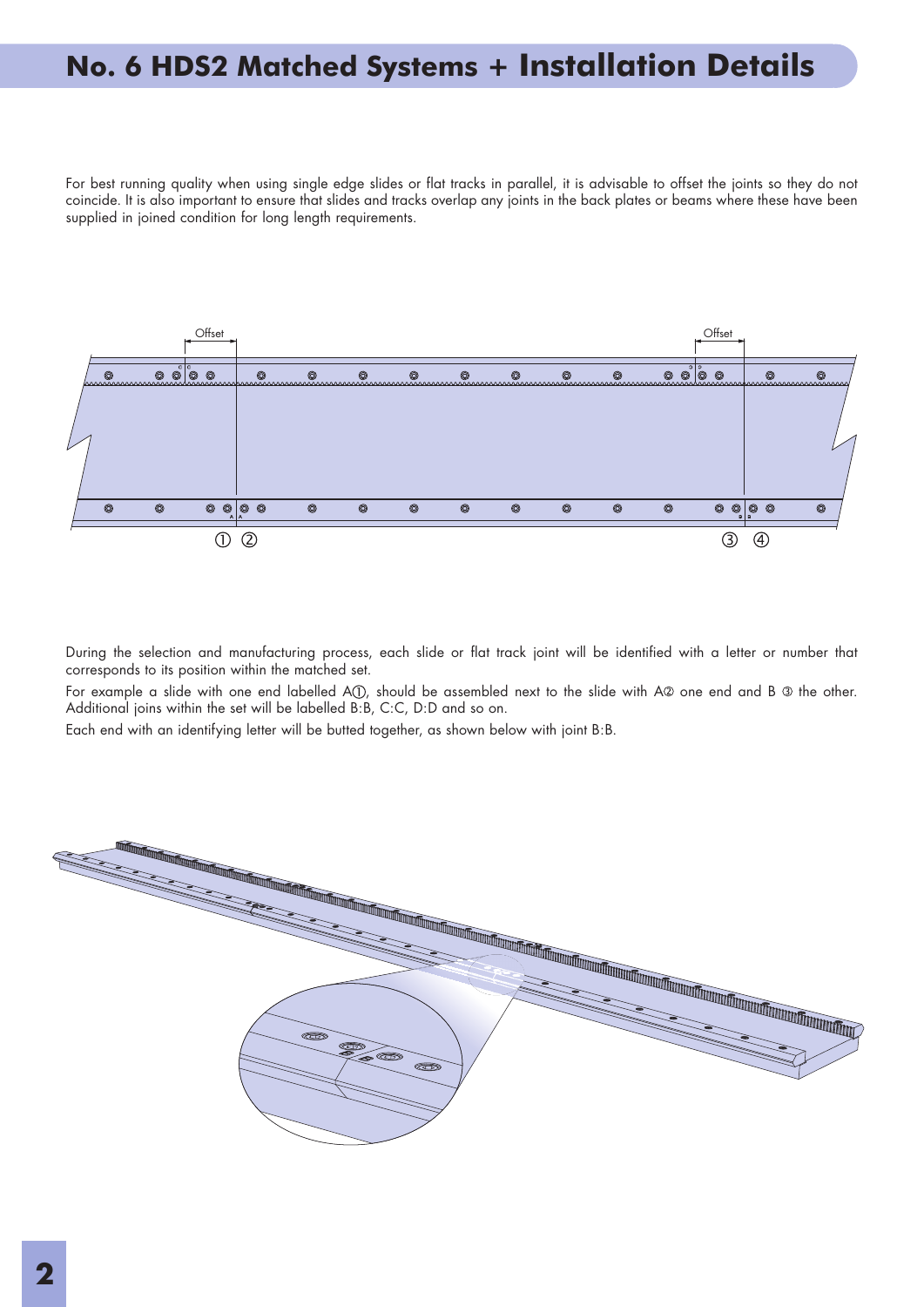# **No. 6 HDS2 Matched Systems + Installation Details**

#### **Systems with replaceable short lengths**

Where system are required to have short replaceable sections, Hepco will need to record additional information of all sections within a set, therefore any requirement of this type will need to be stated at time of quoting / ordering. Replacement sections of rack cut slide / flat tracks will not be available unless this information is available.

Due to manufacturing tolerances of the replacement section, the remaining sections within the matched set, may need to be readjusted to ensure a good quality joint. Clearances within the mounting holes should allow for this.

Rack cut sections will be available to a maximum length of 1900mm, and non rack cut sections to a maximum length of 3800mm.

1. Remove the fixing bolts from the section of slide or track which needs to be replaced. Make a note of all markings on the slide or flat track, and the labels on the adjacent slides or flat track. These will be needed to ensure replacement parts can be correctly identified.



2. Remove the section of slide or flat track from the matched set.

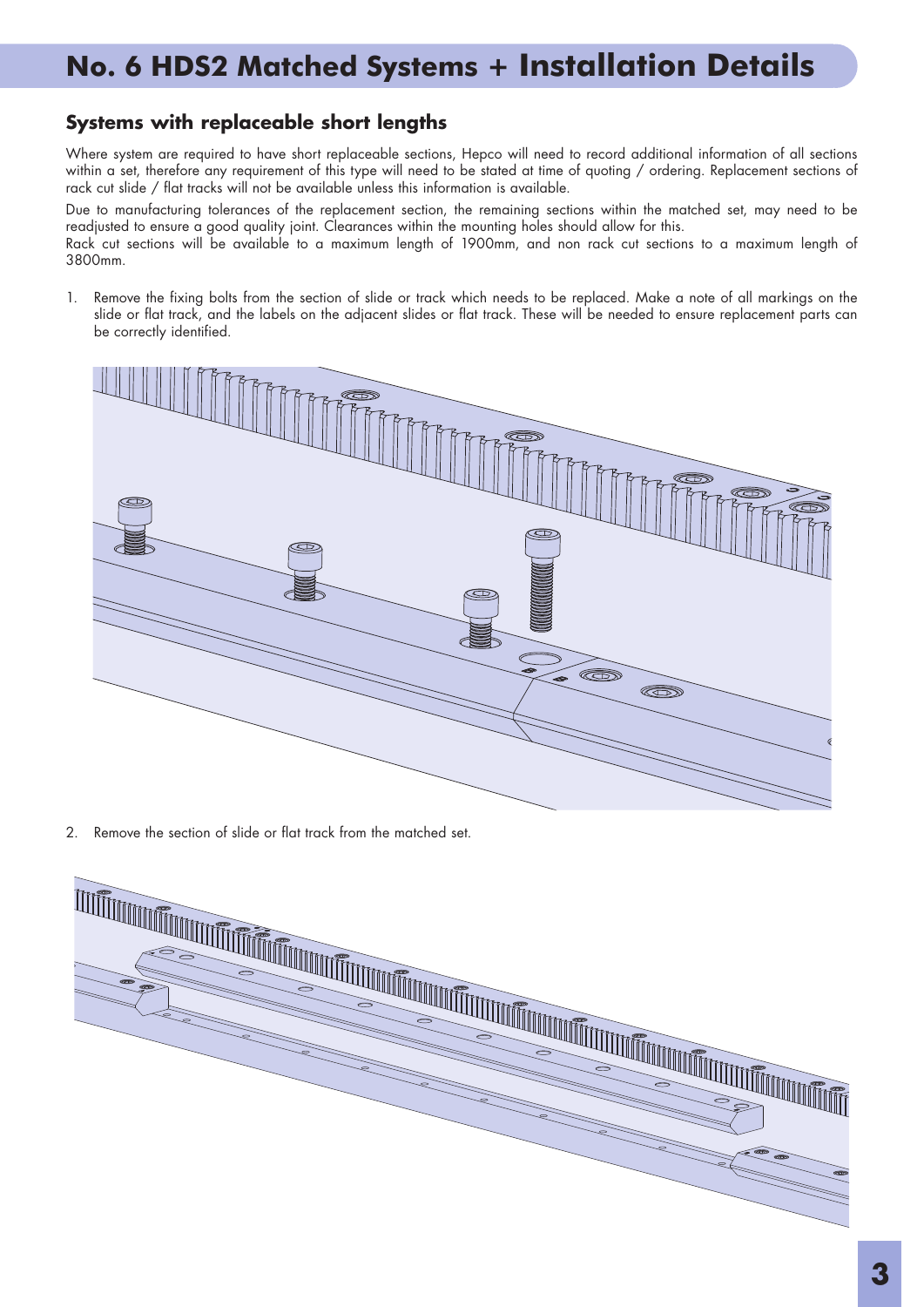# **No. 6 HDS2 Matched Systems + Installation Details**

3. Refitting of the slide or flat track will be the reverse of the above procedure. When fitted the replacement slide may have a small gap or overlap between the end and the next adjacent slide, this is due to manufacturing tolerances of the replacement section. This is shown as dimension X in the drawing below.



4. To complete this the fixing bolts of the adjacent slides must be loosened, then the slide can be adjusted to butt up to the replacement.